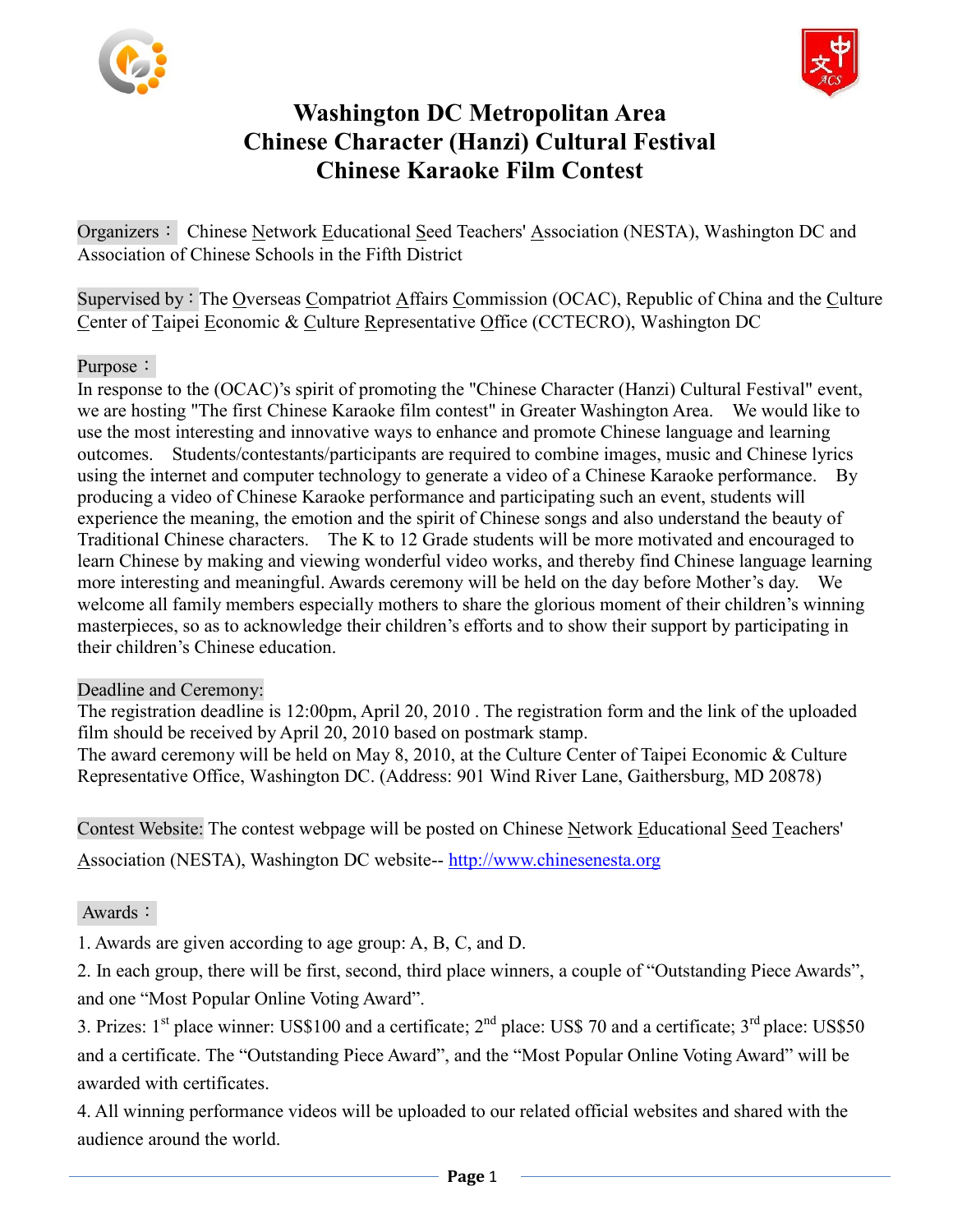



#### Contest Entry:

- 1. The length of the Karaoke films should not exceed 6 minutes (inclusive). Segments beyond the length of 6 minutes will be removed and not considered.
- 2. All teams must first complete the form "*Permission to Use Student Work*". The signatures from each participant and his/her parent are required.
- 3. Deadline: April 20, 2010 at 12 00pm. Films should be uploaded to a YouTube account (the account is not limited to a specific account owner; it could be a teacher, parent, student, or friend's account…). Please clearly print the URL link on the registration form.
- 4. Registration should be received by April 20 (based on postmark). Please include the registration fee US\$10, the "Registration form" (page 5), the form of "*Permission to Use Student Work* " (pages 6-7) .

### **Make Check payable to : Chinese NESTA Mail to: Ling Tang, 404 Upham Place, Vienna, VA 22180**

5. Age Group: (requirement: Winning team must be able to attend the Award Ceremony on May 8, 2010).

Registration is based on a team not an individual, wherein the team is composed of 3 to 6 members. In addition, please provide your team name on the registration form. Note that each team is registered and categorized based on different age groups as indicating below:

**Goup A year of birth: 2002-2004 Group B year of birth: 1999-2001**

 **Group C year of birth: 1996-1998 Group D year of birth: 1992-1995**

6. Chinese songs: no category limit. However, any Film that contains improper images or language will not be accepted.)

#### Evaluations:

1. 20% of the final score is based on Global online internet voting, which will be held from  $4/24/2010 \sim$ 

4/29/2010. Please refer to the event official website: Chinese Network Educational Seed Teachers'

Association (NESTA), Washington DC -- [http://www.chinesenesta.org](http://www.chinesenesta.org/)

2. 80% of the final score is based on a Judging Panel consisting of singing / music professionals and experts or teachers who apply digital technology to Chinese teaching.

The evaluation criteria for each entry Karaoke video include:

 A. The video design (25%): whether the video is fluent, integrated, and creative with traditional Chinese subtitles/lyrics.

- B. The pronunciation of Chinese Song (25%): whether singing is clearly and correctly pronounced
- C. The video and audio presentation (25%): the combined effects of video and audio presentation.
- D. The Singing Performance (25%): the stage charm, facial expressions, movement and team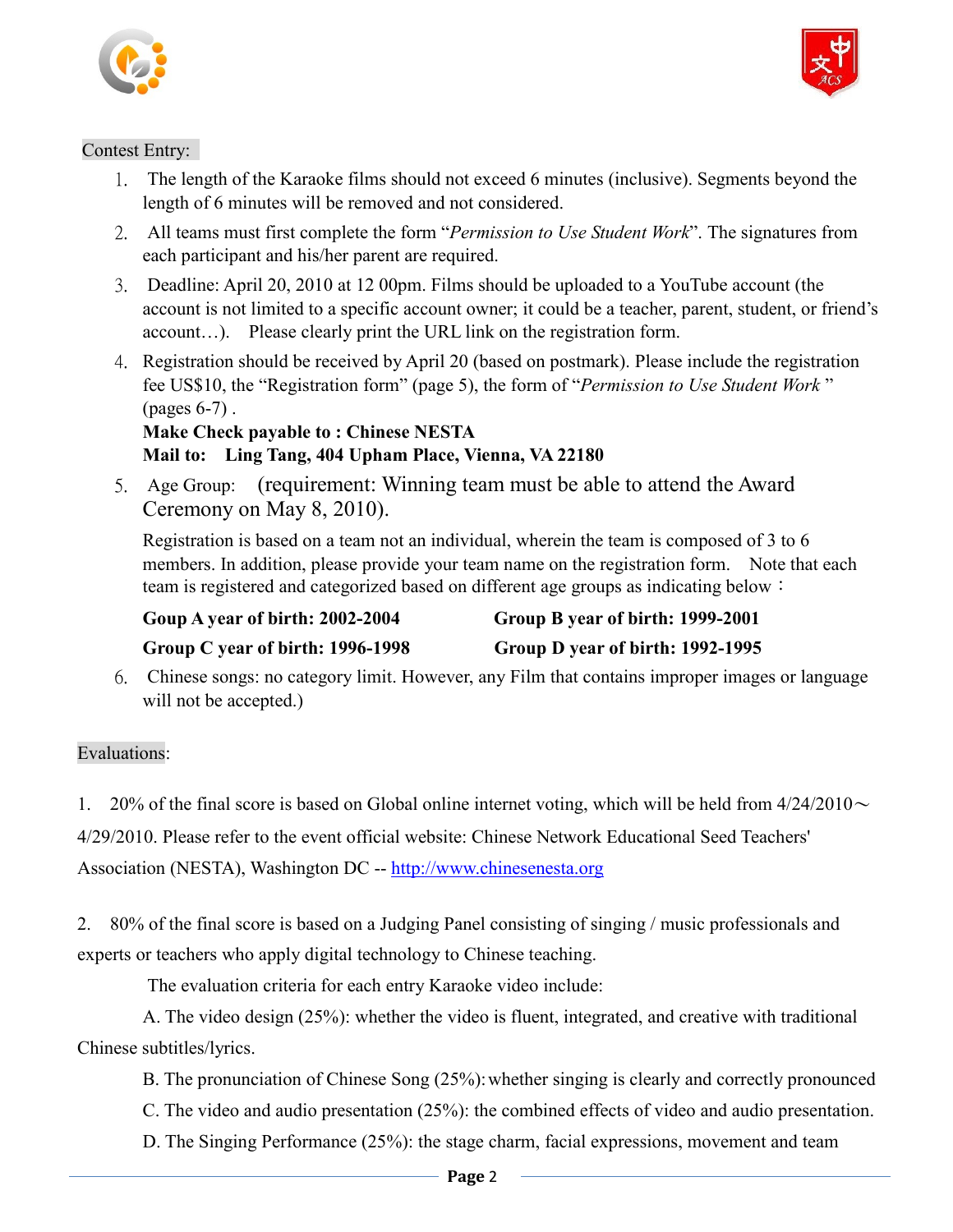

spirit.



#### Provisions of matters:

- A. The entry film should be produced specifically for this contest. Films that have been published elsewhere cannot be entered into the contest.
- B. If a film contains inappropriate contents, the Organizer retains the right to refuse the entry.
- C. The Organizer has the right to indefinitely use all entries and award-winning films for promotional or demonstration purposes.
- D. The Organizer reserves the right to change the contest regulations or awards. The changes will be updated on official website without individual notification.

#### Winner Announcement date:

On May 1, 2010, the Organizer will announce the winners on the event official website (NESTA) [http://www.chinesenesta.org](http://www.chinesenesta.org/)

References: The following websites are for your reference only, methods of making films/subtitles are not limited to the followings.

- 1. Online Huayu KTVIntroduction:<http://blog.huayuworld.org/lienyujen/7464/2010/02/21/55666>
- 2. Online Huayu KTV:<http://ktv.seeyoueveryday.com/>
- 3. Chinese songs websites: <http://www.1g1g.com/#7029> [http://web.ezpeer.com/board/web\\_ez\\_board1.html](http://web.ezpeer.com/board/web_ez_board1.html) <http://lyrics.dreamnicky.com/> <http://www.last.fm/> <http://pop.sing8.com/5.htm> http://www.yymp3.com/
- 4. Sample singing videos: try search in youtube.com: "對面的女孩看過來"or"dui mein de nu hai kan guo lai", you will see many students' works for your reference.。Or go to Japanese karaoke contest: http://www.cheng-tsui.com/superstar/index.php?q=videos
- 5. How to:
	- Open youtube account:<http://www.youtube.com/watch?v=r6ACzZQEgO0>
	- Upload file to youtube:<http://www.youtube.com/watch?v=vwnPswEzrEs>
	- Add annotation for your youtube video:<http://www.youtube.com/watch?v=GU7GGlq-MmE> Extra references:
		- Use Windows movie maker to edit/trim/add annotation video:
			- <http://www.microsoft.com/windowsxp/using/moviemaker/getstarted/default.mspx>
		- Use Captiontube to generate lyrics/caption on a video: <http://www.youtube.com/watch?v=WJv7SaAkC-o&feature=fvsr> <http://www.youtube.com/watch?v=yvFbP82cYcs>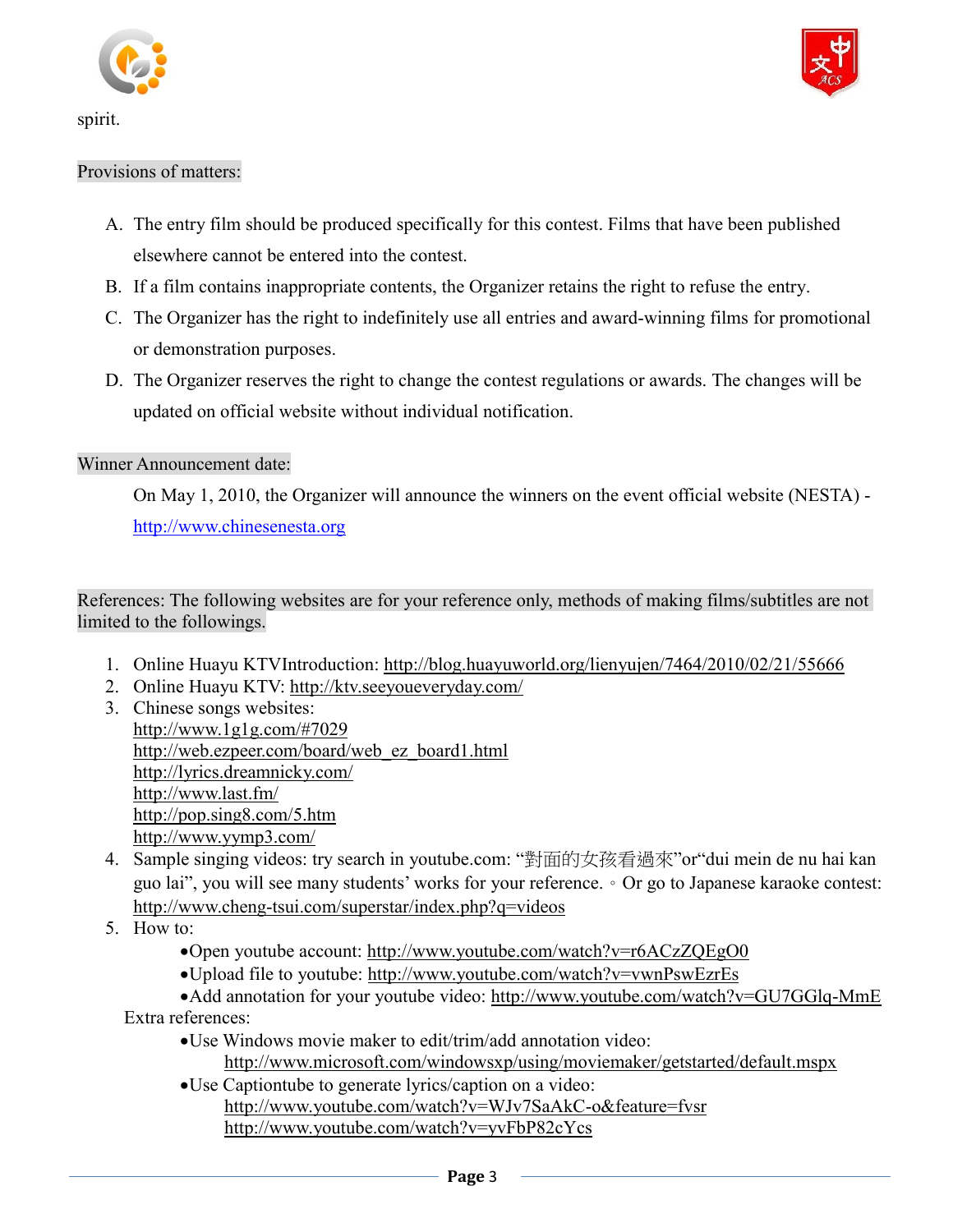



http://www.youtube.com/watch?v=0pRPdnaUgFU <http://captiontube.appspot.com/>

- Use DivXland media subtitler to add subtitles on a video: http://www.divxland.org/subtitler.php <http://www.youtube.com/watch?v=e9t6cvEm600> <http://www.youtube.com/watch?v=zjBXxM-5svQ>
- Use Animoto to edit/trim/add annotation/caption on a video: http://www.youtube.com/watch?v=48194ShehLI&feature=PlayList&p=DFC79C73F79
- 78F30&playnext=1&playnext\_from=PL&index=2 <http://animoto.com/>
- Use Jahshaka to edit/trim/add annotation/caption/effect on a video: [http://download.cnet.com/Jahshaka/3000-2169\\_4-10542308.html](http://download.cnet.com/Jahshaka/3000-2169_4-10542308.html) http://vimeo.com/2924170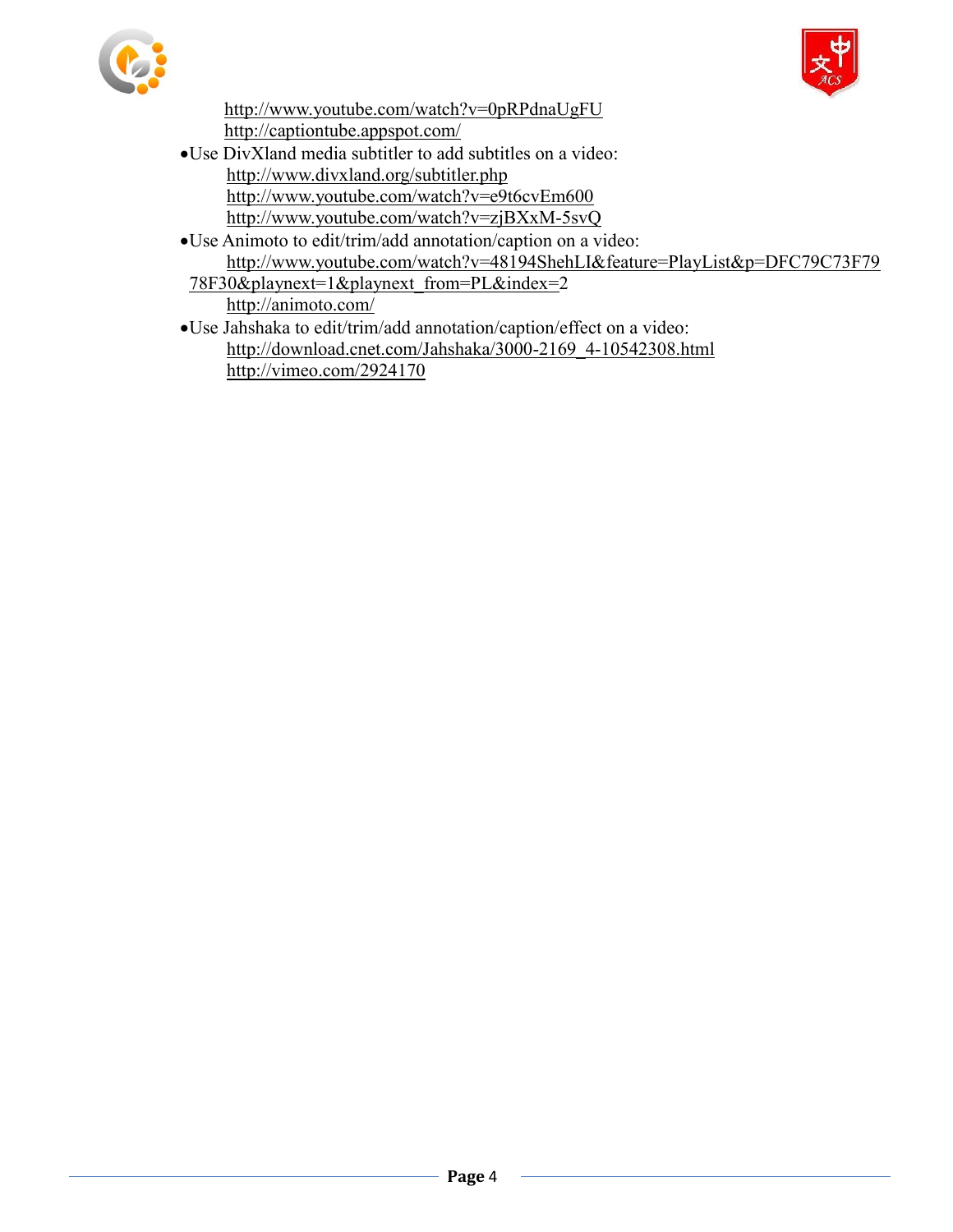



# **2010 Washington DC Metropolitan Area Chinese Character (Hanzi) Cultural Festival Chinese Karaoke Film Contest**

# Registration Form

| Contact Name:                 | Email:<br><u> 1980 - Jan Berlin, margaret al II-lea (h. 1980).</u>            |
|-------------------------------|-------------------------------------------------------------------------------|
|                               | Cell:                                                                         |
|                               | (please fill out the age group: $A, B, C$ or $D$ )                            |
| Team Name:                    |                                                                               |
| Chinese song for the Contest: |                                                                               |
| Length of the film: min       | sec                                                                           |
|                               | The URL link of you uploaded video to YouTube (Please print or type clearly): |

Will you be able to attend the Award Ceremony at CCTECRO on 5/8/10? Yes No

### Participants:

| <b>Name</b> | Date of Birth | email | <b>School</b> |
|-------------|---------------|-------|---------------|
|             |               |       |               |
|             |               |       |               |
|             |               |       |               |
|             |               |       |               |
|             |               |       |               |
|             |               |       |               |
|             |               |       |               |

**Make Check payable to : Chinese NESTA Mail to: Ling Tang, 404 Upham Place, Vienna, VA 22180**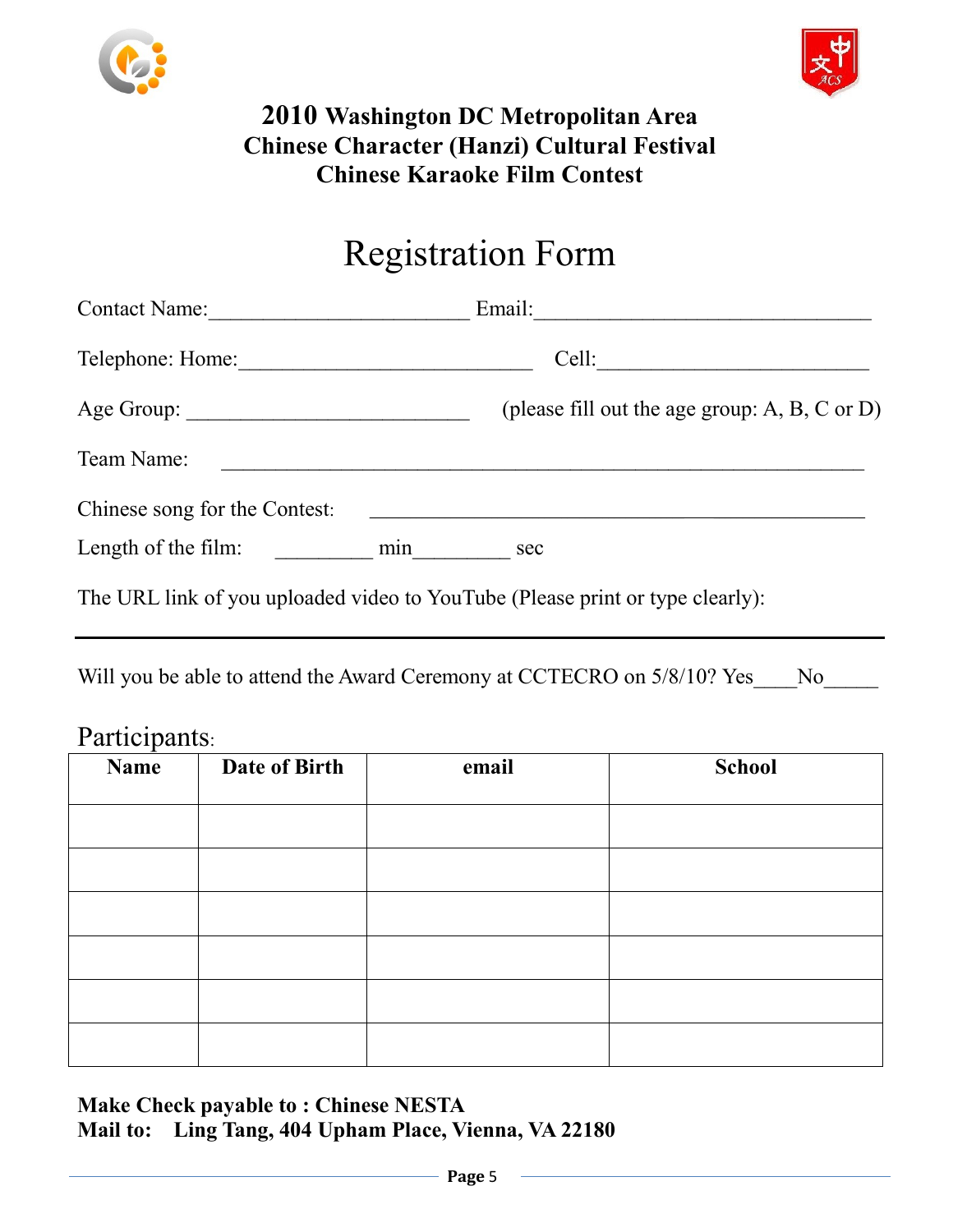



# Permission to Use Student Work

#### 1. Grant of Permission. Please print clearly:



hereby give to Chinese Network Educational Seed Teachers' Association (Chinese NESTA) my permission to use the following work (the "Work"). I hereby authorize the"work" will be published on Chinese NESTA owned website and related accounts, such as Youtube, without any payment.

2. Certification of Authorship. I am the owner of the copyright to the Work, and the Work is not now subject to any grant or restriction that would prevent its use consistent with this permission. Except as explicitly indicated on the Work, all aspects of the Work are original to me and have not been copied or adapted from other sources.

3. Privacy Release. I hereby authorize and consent to the release of student picture, image and video without student name for Chinese NESTA newsworthy events. This authorization also includes the disclosure of the content of the Work itself and any associated information.